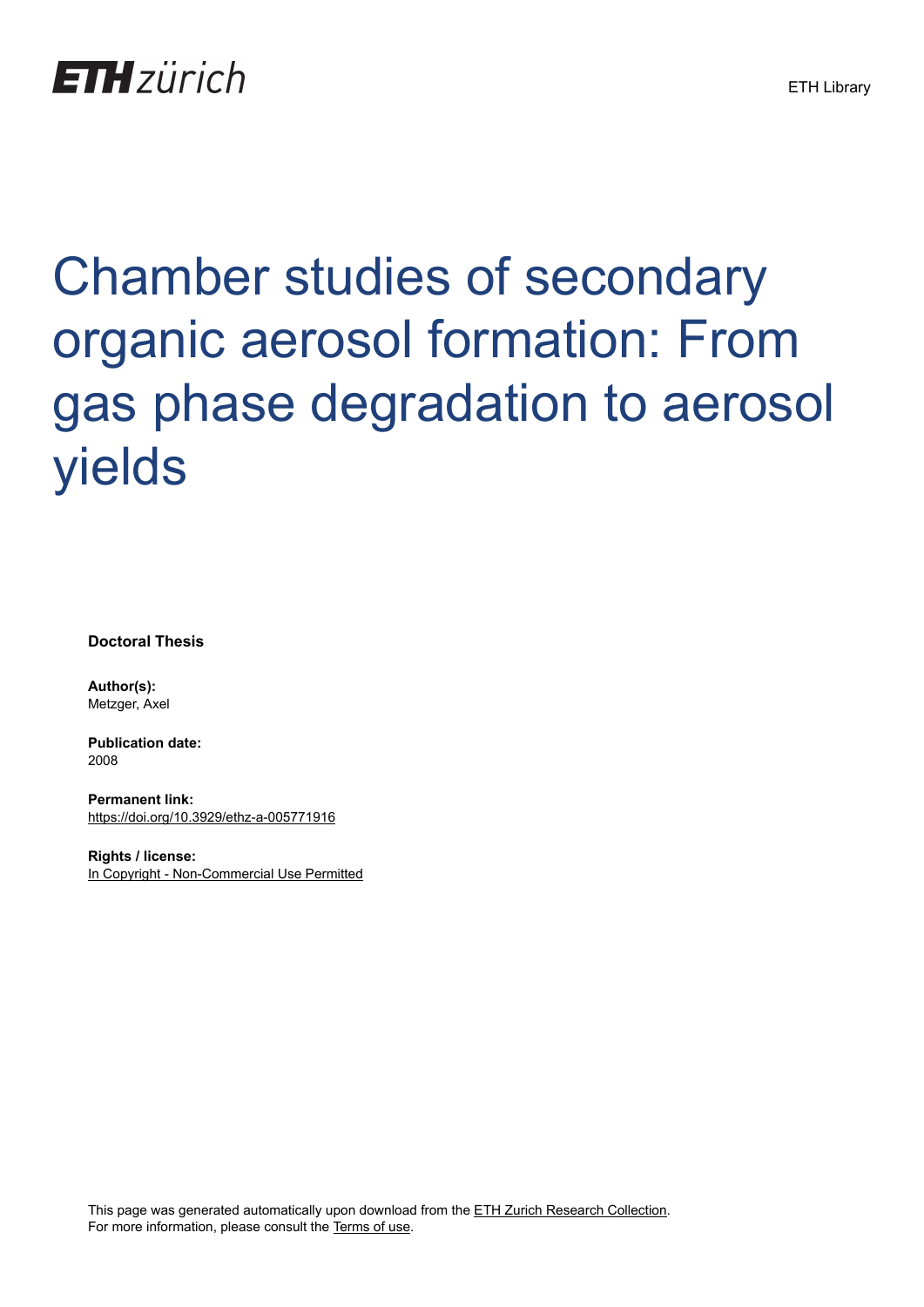DISS. ETH Nr. 17853

# **Chamber Studies of Secondary Organic Aerosol Formation: From Gas Phase Degradation to Aerosol Yields**

A DISSERTATION SUBMITTED TO THE

#### SWISS FEDERAL INSTITUTE OF TECHNOLOGY ZÜRICH

FOR THE DEGREE OF DOCTOR OF SCIENCES

presented by

#### AXEL METZGER

Dipl.-Geoökol., University of Karlsruhe (TH) born 20.03.1978

citizen of Germany

Accepted on the recommendation of

Prof. Alexander Wokaun, examiner Prof. Urs Baltensperger, co-examiner Dr. Josef Dommen, co-examiner

2008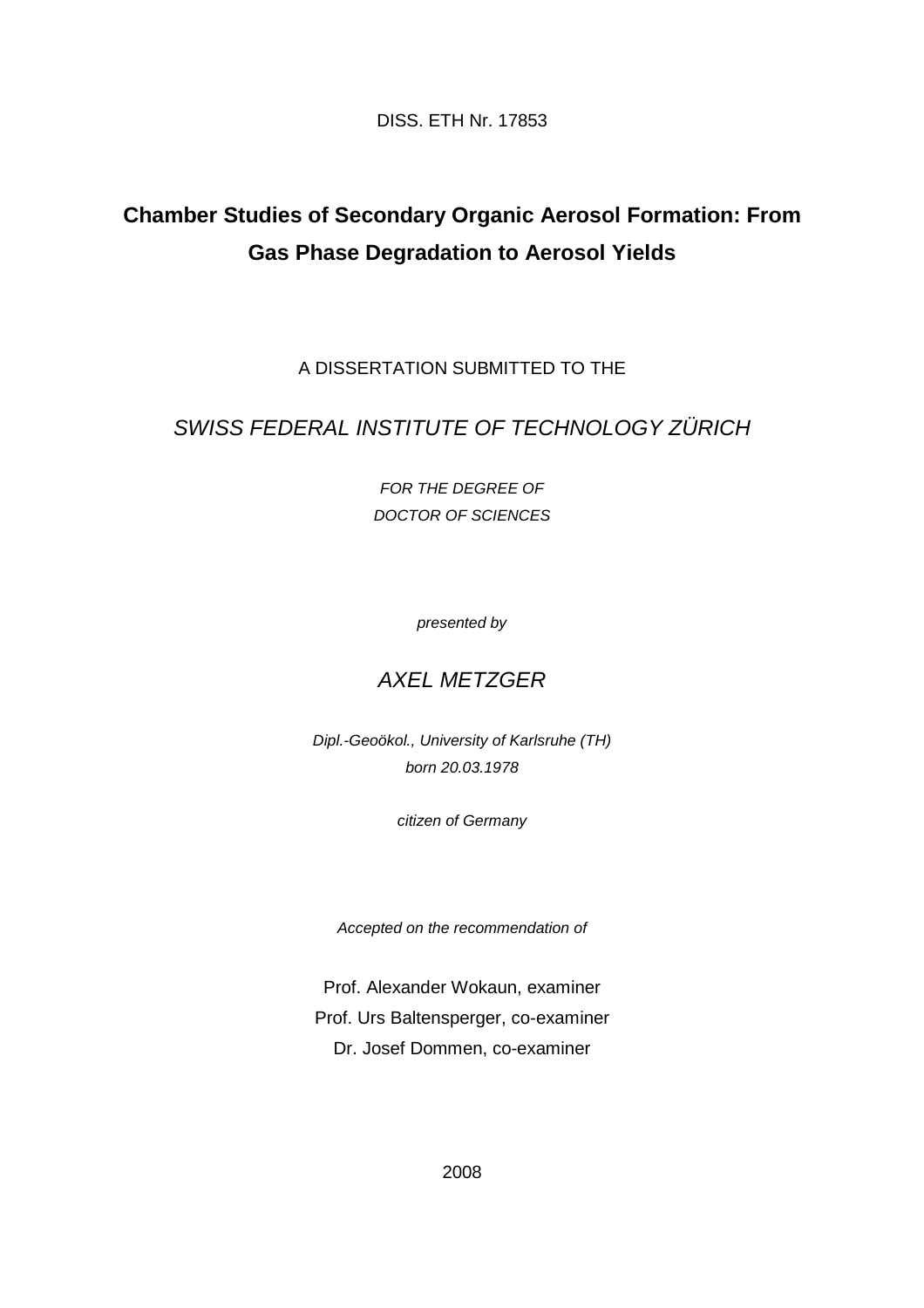## **Abstract**

Volatile organic compounds (VOC) enter the atmosphere from a variety of biogenic and anthropogenic sources with an emission estimate of 1300 Tg C/ yr. VOC emissions are associated with processes of life such as growth, maintenance and decay of organic material. They can be produced for use as hormones for signalling or defence or simply as metabolic waste products, or can be emitted through fossil fuel consumption or biomass burning.

Secondary organic aerosol (SOA) starts its "life" in the gas phase as a VOC, undergoes one or more chemical transformations in the gas phase to a less volatile compound, and finally transfers to the particulate phase by condensation or nucleation. In other words, there are two separate steps in SOA formation: first the organic aerosol compound is produced in the gas phase during the oxidation of its parent hydrocarbon. Then the organic compound partitions between the gas and particulate phases, forming SOA. The organic compound's gas-phase production depends on the gas-phase chemistry of the VOC, while the partitioning is a physicochemical process that may involve aerosol phase reactions.

SOA often comprises a substantial portion of the organic mass fraction of atmospheric aerosols. A detailed understanding of the processes that lead to SOA formation, the sources and sinks of condensed organic compounds in the atmosphere, is necessary to understand the effects of particulate matter on the earth's climate and human health. Especially as recent studies offer evidence that SOA is significantly (up to two orders of magnitude!) more abundant than one can explain with our current knowledge.

The gas-phase chemistry of 1,3,5-trimethlybenzene (TMB), a known SOA precursor, was studied in photo-oxidation experiments from the chamber at the Paul Scherrer Institute. The focus was the evaluation and refinement of the Master Chemical Mechanism (MCM). We substantially extended the number of experiments and variations of experimental conditions for aromatics compared to previous studies. The results showed that the MCM provides a consistent description of the photooxidation of  $TMB/NO<sub>x</sub>$  mixtures for a range of conditions. In all cases the agreement between the measurement and the simulation decreased with decreasing  $VOC-NO<sub>x</sub>$ ratio and in addition with increasing precursor concentration. A significant underestimation of the decay rate of TMB and thus underestimation of the reactivity in the system, consistent with results from previous appraisals of the MCM, was observed. We showed that there is enhanced nitrous acid (HONO) formation in the presence of VOCs and proposed a photo-enhanced conversion of  $NO<sub>2</sub>$  to HONO on the chamber walls to be responsible for this. Implementation of such a reaction considerably reduced the well known discrepancies between model and measurements. This process is of importance for all chamber related mechanism evaluations. Nevertheless, the model still over-predicted ozone at a later stage of the experiment. This can be attributed to a too slow removal of  $NO<sub>2</sub>$ . It was also shown that this photo-enhanced HONO formation is not restricted to TMB photo-oxidation but also occurred in other chemical systems (e.g. α-pinene).

Sulphuric acid is a gas-phase particle precursor that has been implicated for many years as a major atmospheric nucleating species. However laboratory data have been insufficient by many orders of magnitude in explaining atmospheric nucleation. We investigated the formation of new particles in a chamber study, starting from  $H_2SO_4$ produced through the reaction of OH radicals with  $SO_2$  during photo-oxidation experiments of TMB. Several experiments were carried out using  $SO<sub>2</sub>$  concentrations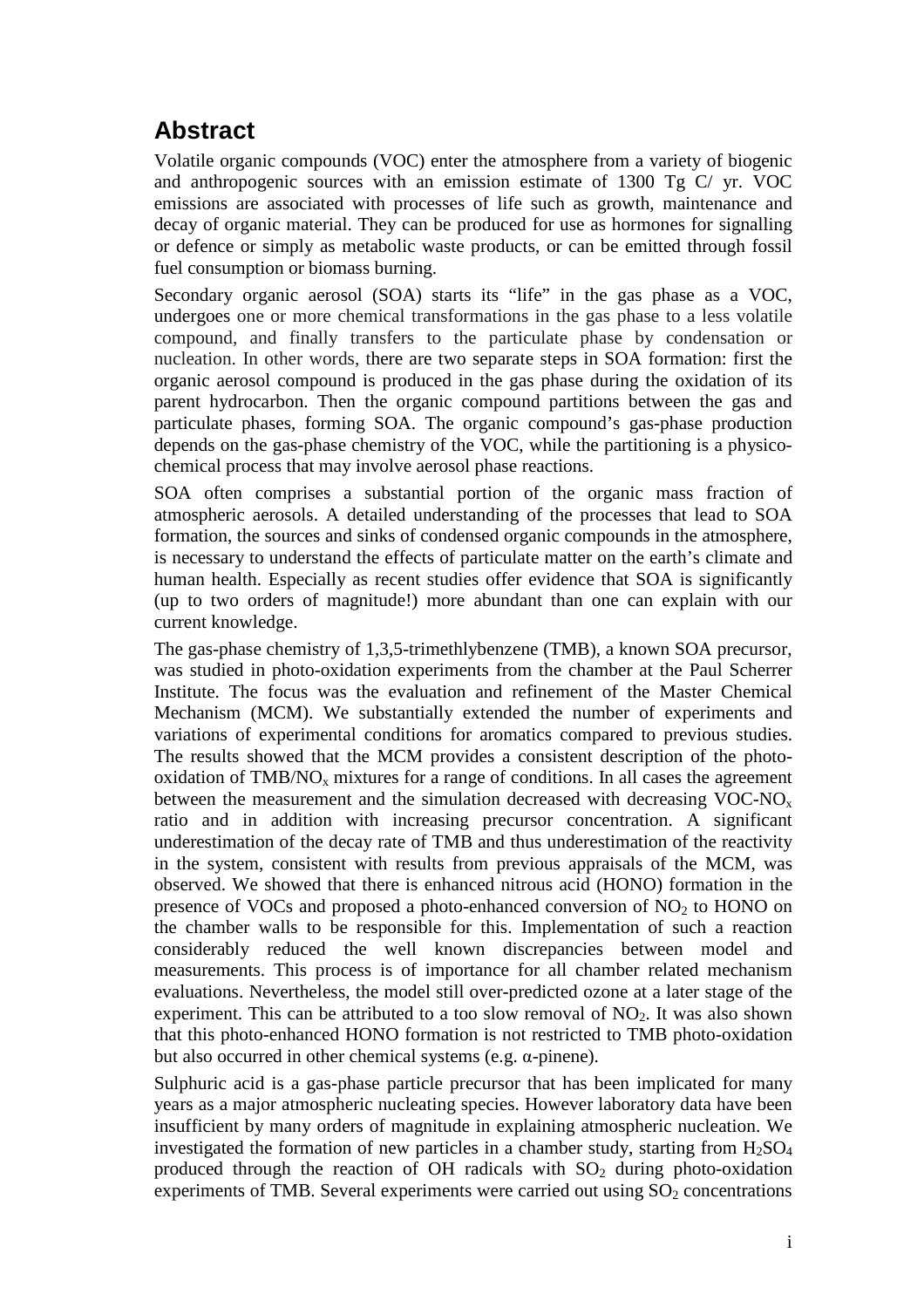between 0.4 and 20 ppb and TMB concentrations from 150 to 1200 ppb, while keeping all the other parameters constant. The role of  $H_2SO_4$  in particle formation was studied by determining the power law dependencies between  $H_2SO_4$  and particle number concentrations or particle formation rates. The measured aerosol nucleation rates were proportional to the  $H_2SO_4$  concentration to the first to second power. This is similar to ambient observations, while other laboratory binary homogeneous nucleation studies found dependencies of the nucleation rate on the  $H<sub>2</sub>SO<sub>4</sub>$ concentration to the power of five to eight. The threshold of the  $H<sub>2</sub>SO<sub>4</sub>$  concentration when 3-nm particles started to appear was determined to be  $2.5 \ (\pm 0.5) \times 10^6$ molecules  $cm<sup>3</sup>$ , which is close to ambient observations. We suggest a two-step process, i.e., the formation of organo-sulphate clusters and their subsequent activation through  $H<sub>2</sub>SO<sub>4</sub>$  and organic vapours as the dominant mechanism of new particle formation in these experiments.

Compounds assigned to be oxidation products of isoprene (2-methyl-1,3-butadiene) have recently been observed in ambient aerosols, suggesting that isoprene might play an important role in secondary organic aerosol (SOA) formation, due to its large global source strength. Therefore the SOA formation potential of isoprene was investigated in a series of experiments. Higher SOA yields were determined from photo-oxidation of isoprene and  $NO<sub>x</sub>$  in our chamber than previously reported. Laser desorption/ionization mass spectrometry showed the formation of high molecular weight compounds over the course of 15-hour experiments. Concurrently, the volatility of the SOA decreased markedly as observed by a volatility tandem differential mobility analyzer. The volume fraction remaining of SOA at 150°C increased steadily from 5 to 25% during the same experiments. These observations are attributed to oligomerization reactions occurring in the aerosol phase.

The chemical mechanisms associated with SOA formation are still poorly understood. One of the main reasons for this is that traditional methods for organic particle analysis are unable to provide the sensitivity and time resolution needed to study aerosol formation in detail. Two new (online and offline) analytical techniques were developed to determine individual compounds present in SOA and estimating their vapour pressure. In the first approach the inlet system of a Proton Transfer Reaction Mass Spectrometer (PTR-MS) instrument was modified to allow also for the measurement of the particulate phase of an aerosol with a high time resolution. The new inlet consists mainly of a denuder to strip off the gas phase and a heater (120/150°C) to vaporize the aerosol particles. We demonstrated the performance of this new technique with pinonic acid particles generated with a nebulizer and SOA particles formed during the photo-oxidation of 1,3,5-trimethylbenzene and α-pinene with  $NO_x$  in a smog chamber. Partitioning coefficients  $(K_{p,i})$  for a number of oxidation products were determined. For pinonic acid agreement with other studies was obtained, while for other compounds higher partitioning coefficients were found than expected theoretically.

In addition a newly developed denuder-filter sampling technique was applied in collaboration between the Paul Scherrer Institute (PSI) and University of Cork (UCC) to study the gas/particle partitioning of carbonyl products produced from the photo-oxidation of isoprene and 1,3,5-trimethylbenzene (1,3,5-TMB). The method was used to efficiently separate the gas and particle phase carbonyl products formed in experiments at both institutes. Experiments were performed in the presence of  $NO<sub>x</sub>$  and water vapour. Experimental absorptive partitioning coefficients  $(K<sub>p,i</sub>)$  were determined and compared with expected theoretical values. The main result of this study was that the  $K_{p,i}$  (experimental) values were several orders of magnitude higher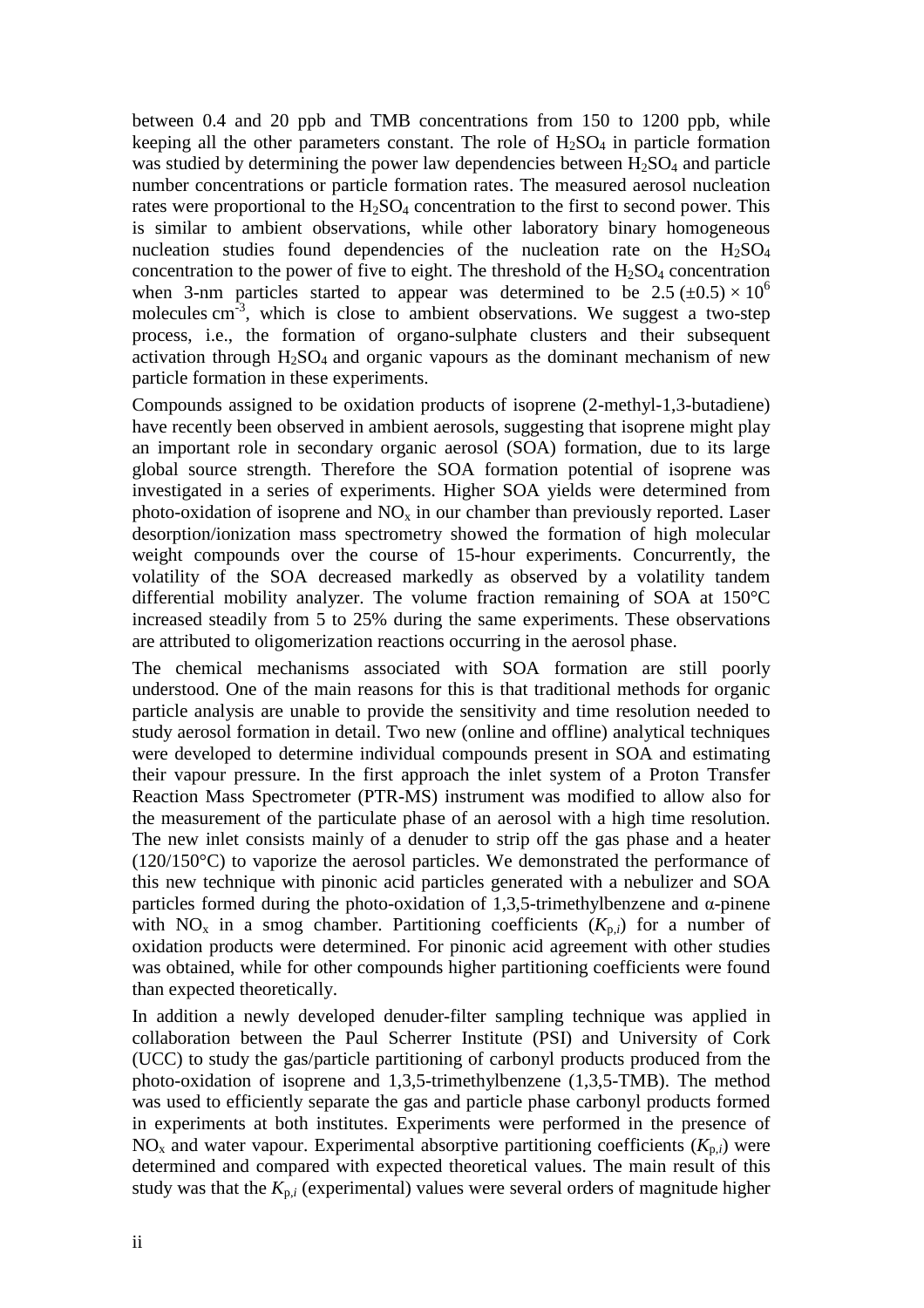than expected theoretically; this was especially true for dicarbonyl products like methylglyoxal and glyoxal. The results support the importance of heterogeneous chemistry as a pathway for SOA growth. The carbonyl products identified in the experiments accounted for around 5% and 10% of the mass of secondary organic aerosol.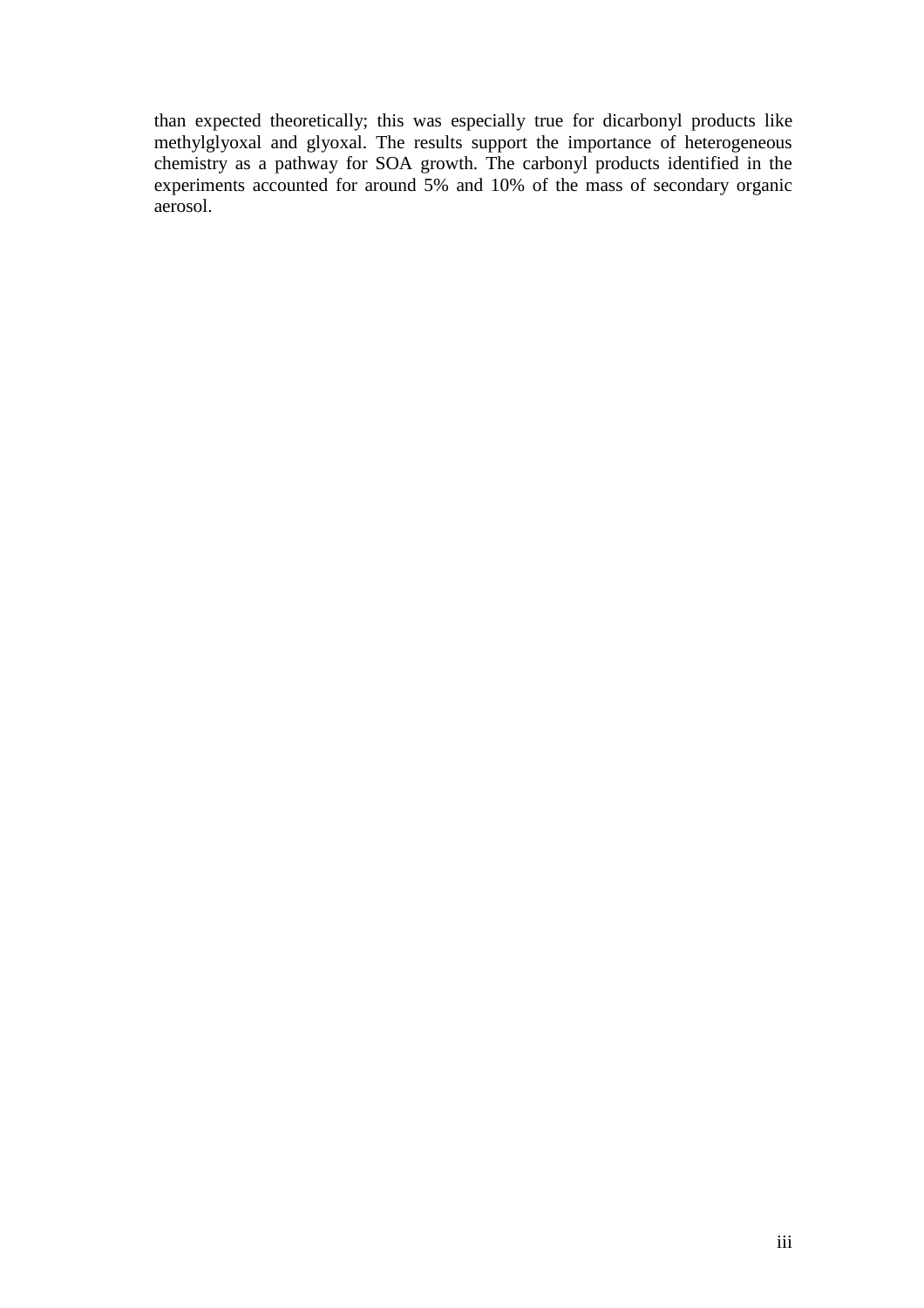### **Zusammenfassung**

Leichtflüchtige organische Verbindungen (VOC) gelangen durch eine Vielzahl biogener und anthropogener Prozesse in die Atmosphäre. Schätzungen gehen von einer weltweiten Emission von 1300 Tg C/Jahr aus (= 1,3 Milliarden Tonnen Kohlenstoff pro Jahr). Im Grunde gehen alle Prozesse des Lebens mit VOC Emissionen einher. Sie werden beim Wachstum und Zerfall von organischem Material, als Hormone zur Verständigung oder Verteidigung oder als metabolische Abfallprodukte emittiert. Auch durch die Nutzung fossiler Brennstoffe, sowie durch das Verbrennen von Biomasse können sie in unsere Atmosphäre gelangen.

Aerosolpartikel können direkt in die Atmosphäre eingetragen werden oder dort sekundär entstehen. Das Dasein von sekundärem organischem Aerosol (SOA) beginnt in der Gasphase als VOC. Nach einer oder mehreren chemischen Umwandlungen des VOC können weniger flüchtige Produkte entstehen, die durch Kondensation oder Nukleation in die Partikelphase übergehen. SOA kann einen Großteil des Aerosols in der Umgebungsluft ausmachen. Ein ausführliches Verständnis der Prozesse, die zu SOA Bildung führen, ist notwendig, um die Effekte auf das Klima und die menschliche Gesundheit zu verstehen. Insbesondere, da neue Studien belegen, dass SOA um bis zu zwei Größenordnungen häufiger ist, als wir das mit unserem gegenwärtigen Wissen erklären können.

Die Gasphasenchemie von 1,3,5-Trimethlybenzol (TMB), einem bekannten SOA-Vorläufer, wurde in der Smogkammer des Paul Scherrer Instituts studiert. Das Augenmerk lag auf der Validierung und Optimierung eines chemischen Modells, das zur Beschreibung der Photooxidation herangezogen wird ("Master Chemical Mechanism", MCM). Im Vergleich zu bisherigen Studien wurde eine wesentlich höhere Anzahl an Experimenten für die Validierung ausgewertet, und damit konnte ein sehr viel breiteres Spektrum an Versuchsbedingungen abgedeckt werden.

Wie die Ergebnisse zeigten, ist das Modell in der Lage eine Reihe von Experimenten bei verschiedensten VOC/NO<sub>x</sub>-Bedingungen zu simulieren. Allerdings nimmt die Qualität der Simulation bei niedrigen VOC/NOx-Verhältnissen und mit zunehmender Anfangs-konzentration ab. Dies zeigt sich anhand einer massiven Unterschätzung der Reaktivität und stimmt weitgehend mit Resultaten vorhergehender Studien überein.

Während der Experimente wurde eine erhöhte Bildung von salpetriger Säure (HONO) festgestellt. Die Photolyse von HONO führt zur Bildung von OH-Radikalen und kann damit die höhere Reaktivität der Experimente, im Vergleich zum Modell, erklären. Die HONO-Bildung kann durch eine licht-induzierte Umwandlung von Stickstoffdioxid (NO<sub>2</sub>) zu HONO an der Teflon-Oberfläche der Smog-Kammer in Anwesenheit der VOCs erklärt werden. Die Implementierung solch einer Reaktion in das Modell verbesserte die Übereinstimmung zwischen der Modellsimulation und den Experimenten beträchtlich. Trotz allem überschätzte das Modell weiterhin die Ozonbildung im späteren Stadium der Experimente, was mit einem zu langsamen Abbau von  $NO<sub>2</sub>$  erklärt werden konnte. Des Weiteren wurde gezeigt, dass die lichtinduzierte HONO Bildung nicht auf die TMB-Photooxidation beschränkt bleibt und auch in anderen chemischen Systemen (z.B. α-Pinen) von Bedeutung ist und damit eine generelle Bedeutung für alle Smogkammer-Studien hat.

Seit einigen Jahren ist bekannt, dass sich gänzlich neue Aerosolpartikel in der Atmosphäre bilden können. Über diese Partikelbildung – mehrere Moleküle schließen sich zu einem Cluster zusammen und können als Kondensationskern fungieren – ist bis dato sehr wenig bekannt. Schwefelsäure  $(H_2SO_4)$  wird eine sehr große Bedeutung in der Partikelneubildung zugeschrieben, jedoch sind die genauen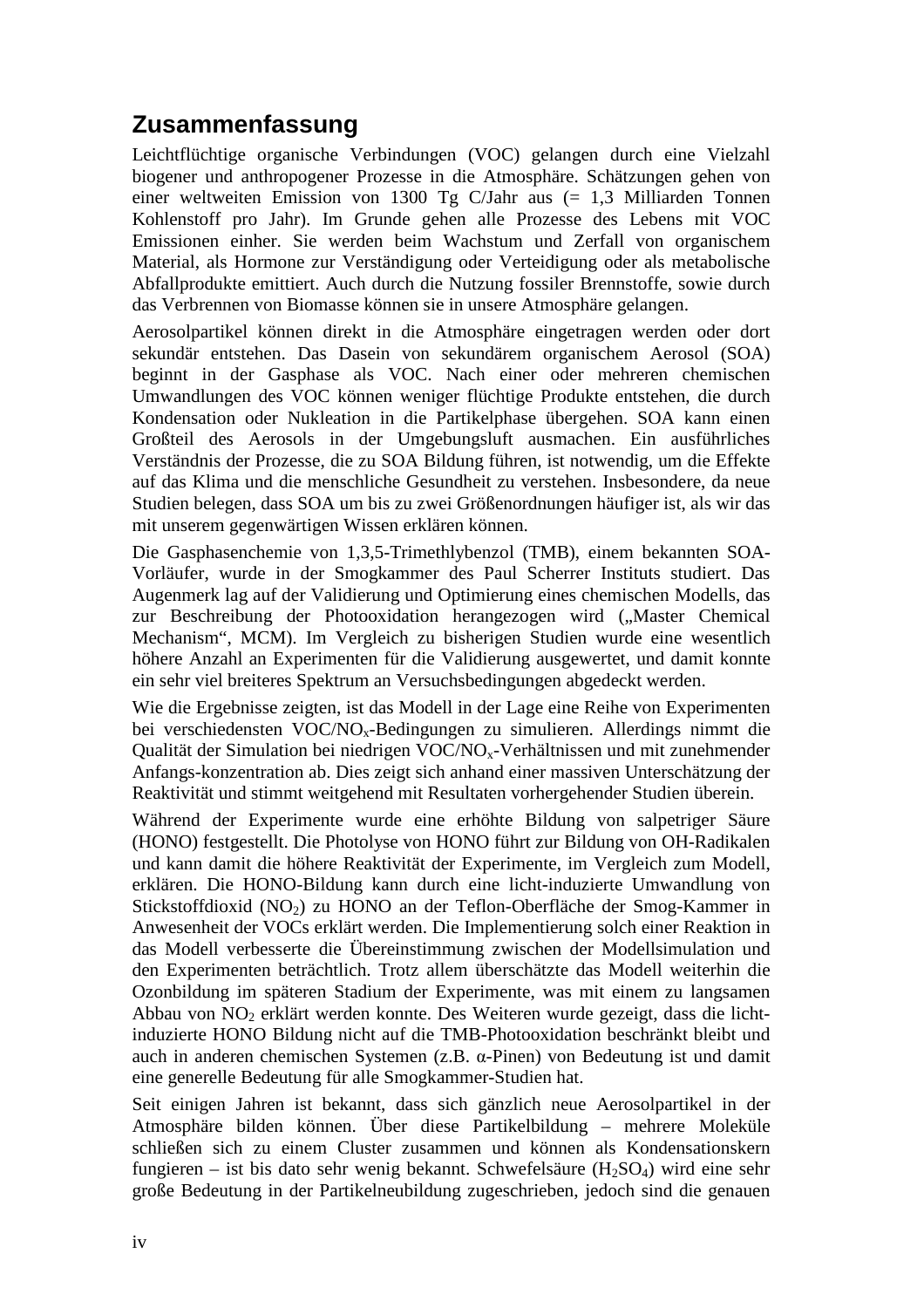Prozesse nur sehr vage beschrieben. Dies hängt zum einen damit zusammen, dass die bei der Partikelneubildung entstehenden, sehr feinen Partikel meist unter den Erfassungsgrenzen der Messinstrumente liegen. Zum anderen war man bisher noch nicht in der Lage, die atmosphärische Partikelneubildung in Laborexperimenten nachzubilden. So weichen bisherige Laborstudien um mehrere Größenordnungen von Beobachtungen in der Atmosphäre ab.

Die Bildung neuer Partikel wurde in einer Smogkammer-Studie untersucht. Wie in der Atmosphäre wurde  $H_2SO_4$  durch Oxidation von Schwefeldioxid (SO<sub>2</sub>) produziert, während der Photooxidation von TMB. Experimente mit SO<sub>2</sub>-Konzentrationen zwischen 0.4 und 20 ppb und TMB Konzentrationen von 150 bis 1200 ppb wurden durchgeführt. Die Rolle von H2SO4 in der Partikelbildung wurde durch die Abhängigkeit zwischen H2SO4 und Partikelkonzentrationen oder Partikelbildungsraten bestimmt. Die gemessenen Partikelbildungsraten waren proportional zur H2SO4 -Konzentration mit der ersten bis zweiten Potenz. Partikel mit einem Durchmesser > 3 nm wurden typischerweise beobachtet, wenn die H<sub>2</sub>SO<sub>4</sub>-Konzentration einen Schwellenwert von ca. 2.5  $(\pm 0.5) \times 10^6$  Moleküle cm<sup>-3</sup> überschritt. Dies stimmt exakt mit Beobachtungen in der Atmosphäre überein. Damit ist es uns gelungen, zum ersten Mal die Diskrepanz zwischen Labor und Atmosphäre zu überbrücken. Die Bildung von Organosulfat-Clustern und ihre nachfolgende Aktivierung durch H2SO4 und SOA werden als dominierender Partikelbildungsmechanismus vorgeschlagen.

Bisher wurde Isopren im Hinblick auf die SOA Bildung völlig vernachlässigt, da davon ausgegangen wurde, dass die Oxidationsprodukte zu flüchtig und damit unbedeutend für die Bildung von SOA sind. Allerdings wurden jüngst in Aerosolproben aus der Umgebungsluft Verbindungen nachgewiesen, die als Oxidationsprodukte von Isopren identifiziert wurden. Isopren-Emissionen machen fast 50% der gesamten VOC-Emission aus und deshalb könnte Isopren eine bedeutende Rolle in der SOA-Bildung zukommen. Das Potential von Isopren für die SOA Bildung wurde in einer Reihe von Experimenten untersucht. Im Vergleich zu früheren Studien wurde eine deutlich höhere SOA-Ausbeute beobachtet. Über die Dauer eines 15-Stunden-Experiments wurde die Bildung von Verbindungen mit einem hohen Molekulargewicht durch Laser-Desorptions-/Ionisations-Massenspektrometrie nachgewiesen. Messungen mit einem "Volatility Tandem Differential Mobility Analyzer" ergaben, dass die Flüchtigkeit der SOA-Partikel mit der Zeit merklich abnahm. Das verbleibende Volumen nach dem Verdampfen bei 150°C nahm mit zunehmender Dauer des Experiments von 5 auf 25% zu. Diese Beobachtungen können einer Oligomerisierung in der Partikelphase zugeschrieben werden.

Das Verständnis um die Mechanismen, die mit der SOA Bildung verbunden sind, ist sehr gering. Einer der Hauptgründe dafür ist, dass herkömmlichen Analysemethoden nicht die nötige Empfindlichkeit und Zeitauflösung besitzen, um die SOA-Bildung im Detail zu studieren.

Es wurden zwei neue analytische Methoden entwickelt, um einzelne SOA Bestandteile zu bestimmen und ihre Verteilung zwischen Gas- und Partikelphase abschätzen zu können. Im ersten Ansatz wurde der Einlass eines Protonen-Transfer-Reaktions-Massenspektrometers (PTR-MS) so verändert, dass einzelne Spezies der Gas- und Partikelphase mit hoher Zeitauflösung gemessen werden können. Der neue Einlass besteht aus einem Denuder, um chemische Verbindungen aus der Gasphase zu entfernen und einer Heizvorrichtung, um die Aerosol Partikel zu verdampfen. Die Effizienz der Methode wurde demonstriert anhand von (1) Pinonsäure–Partikeln, die